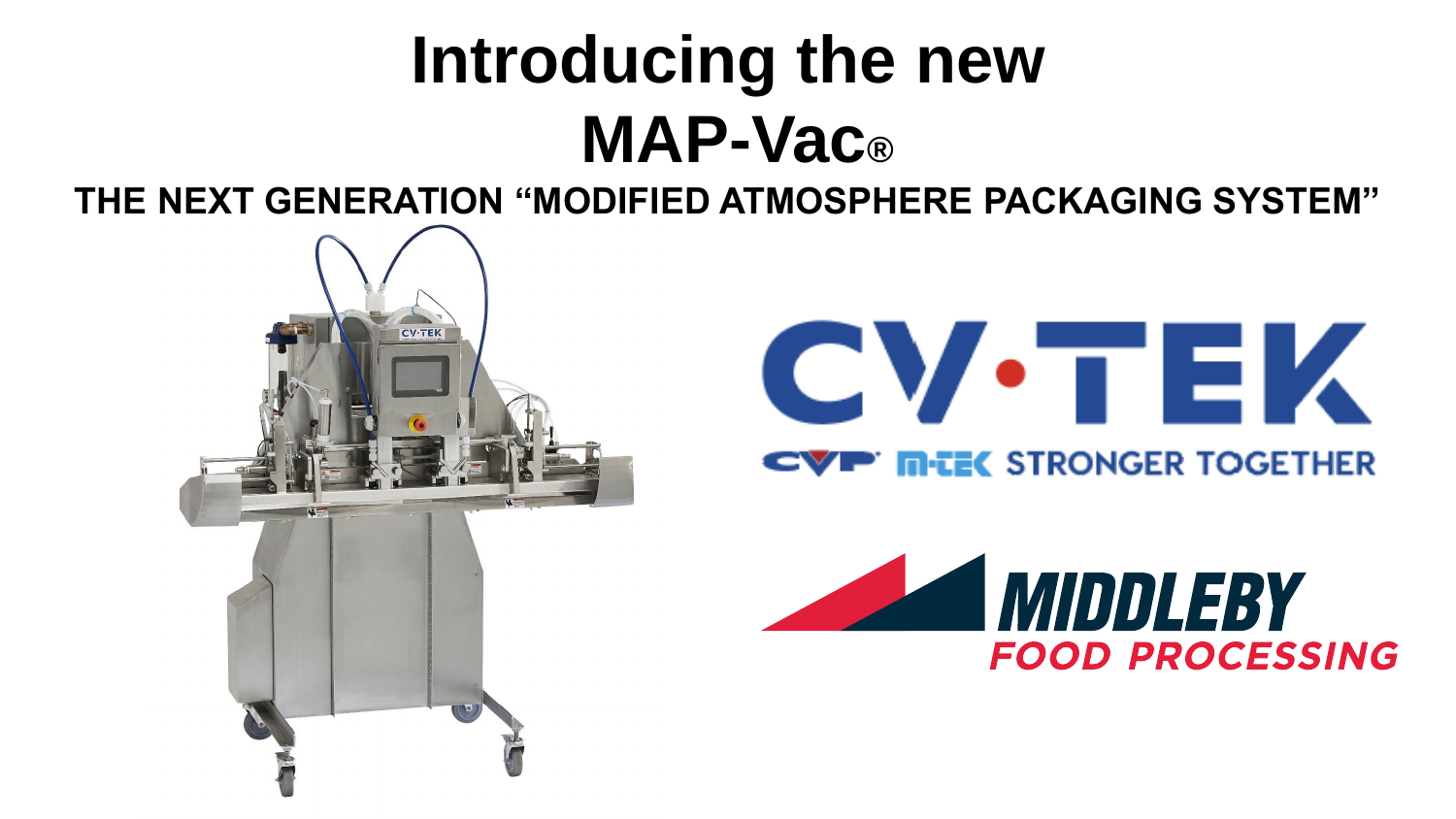### **The innovative MAP-Vac® System incorporates the finest features from the**





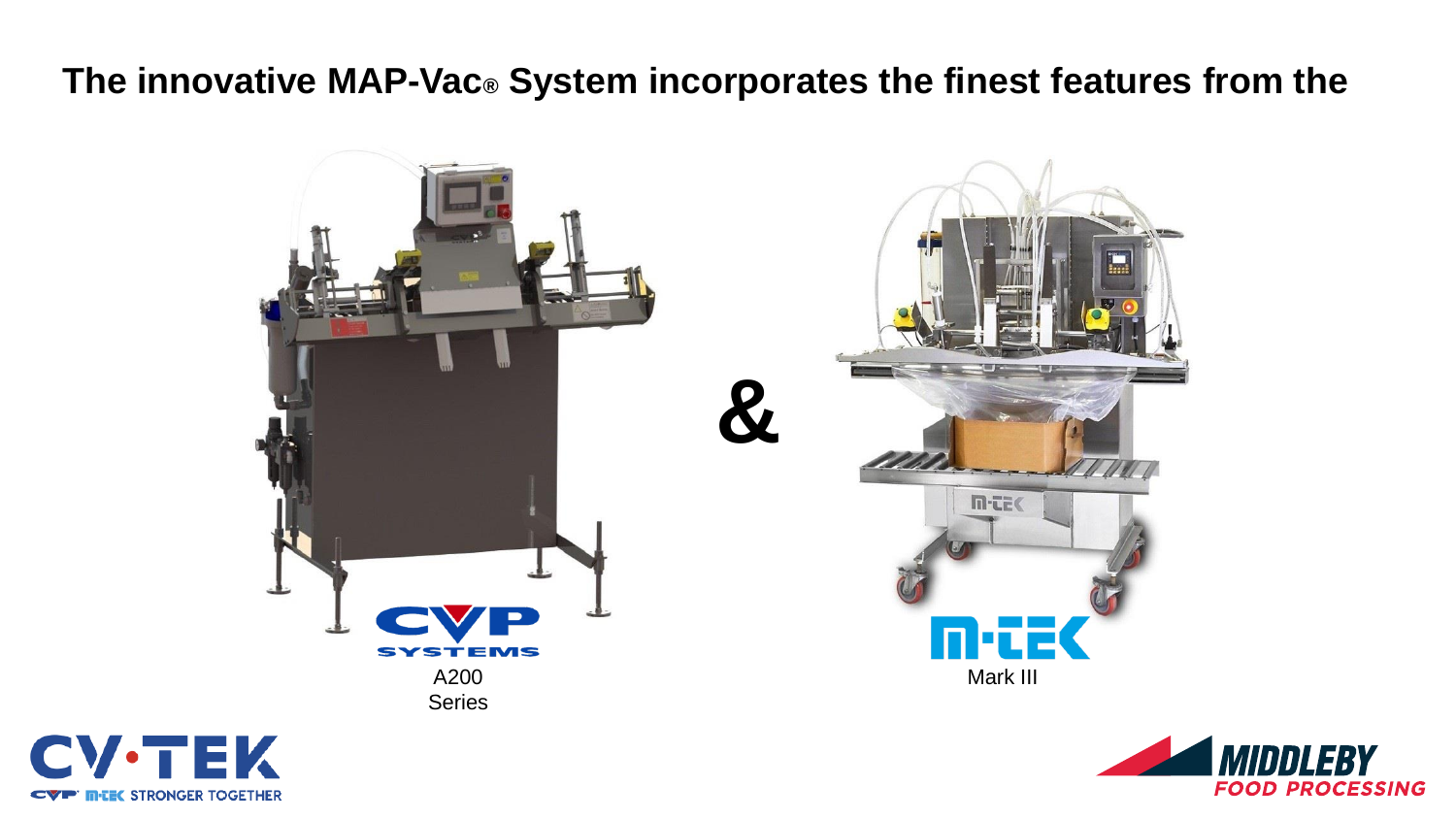## **The innovative MAP-Vac® System offers Dual Seal Bar**



Twice the seal. Introducing a first of its kind Dual-Pinch, Dual-Seal, hot bar sealing system with cooledge technology. No other M.A.P. machine offers such a wide seal surface area.



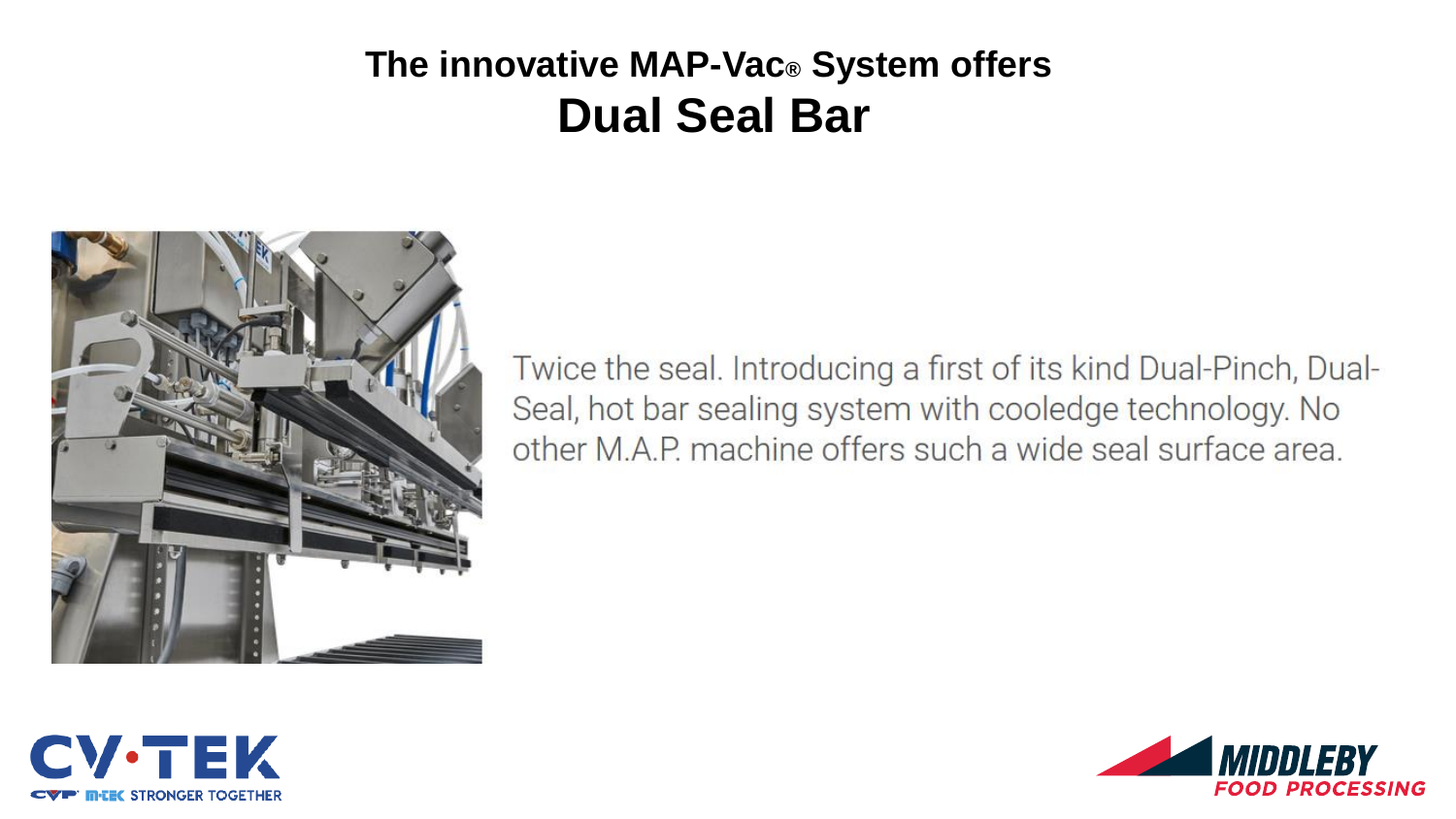## **The innovative MAP-Vac® System offers Retractable Bag Stretchers**



The Corr-Vac® MAP-Vac has retractable bag stretchers for quick access for ease of use.



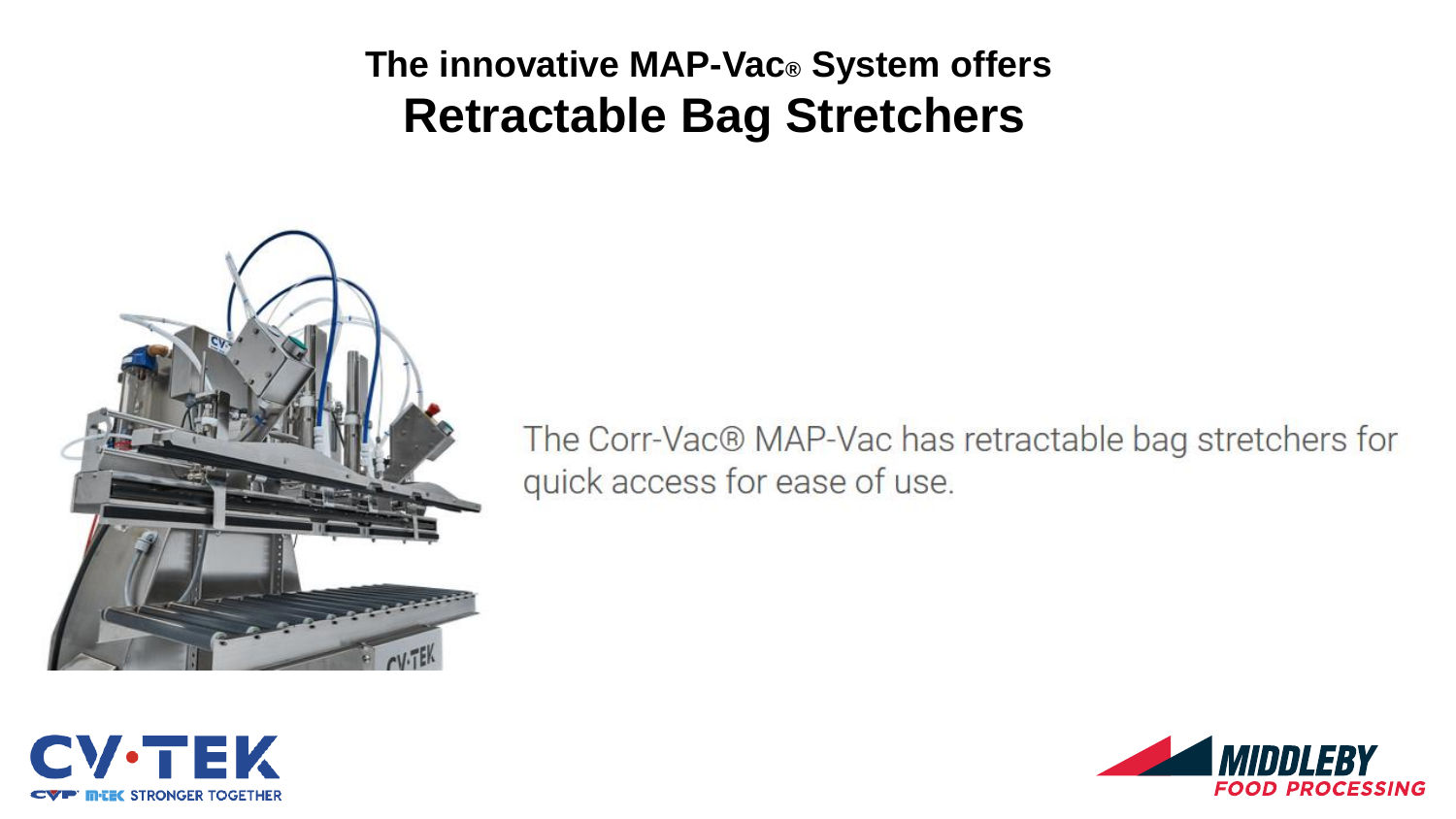## **The innovative MAP-Vac® System offers Touch Screen**



The B & R model C30 TFT full-color 7" power-panel touch screen offers 4/8 program capability.



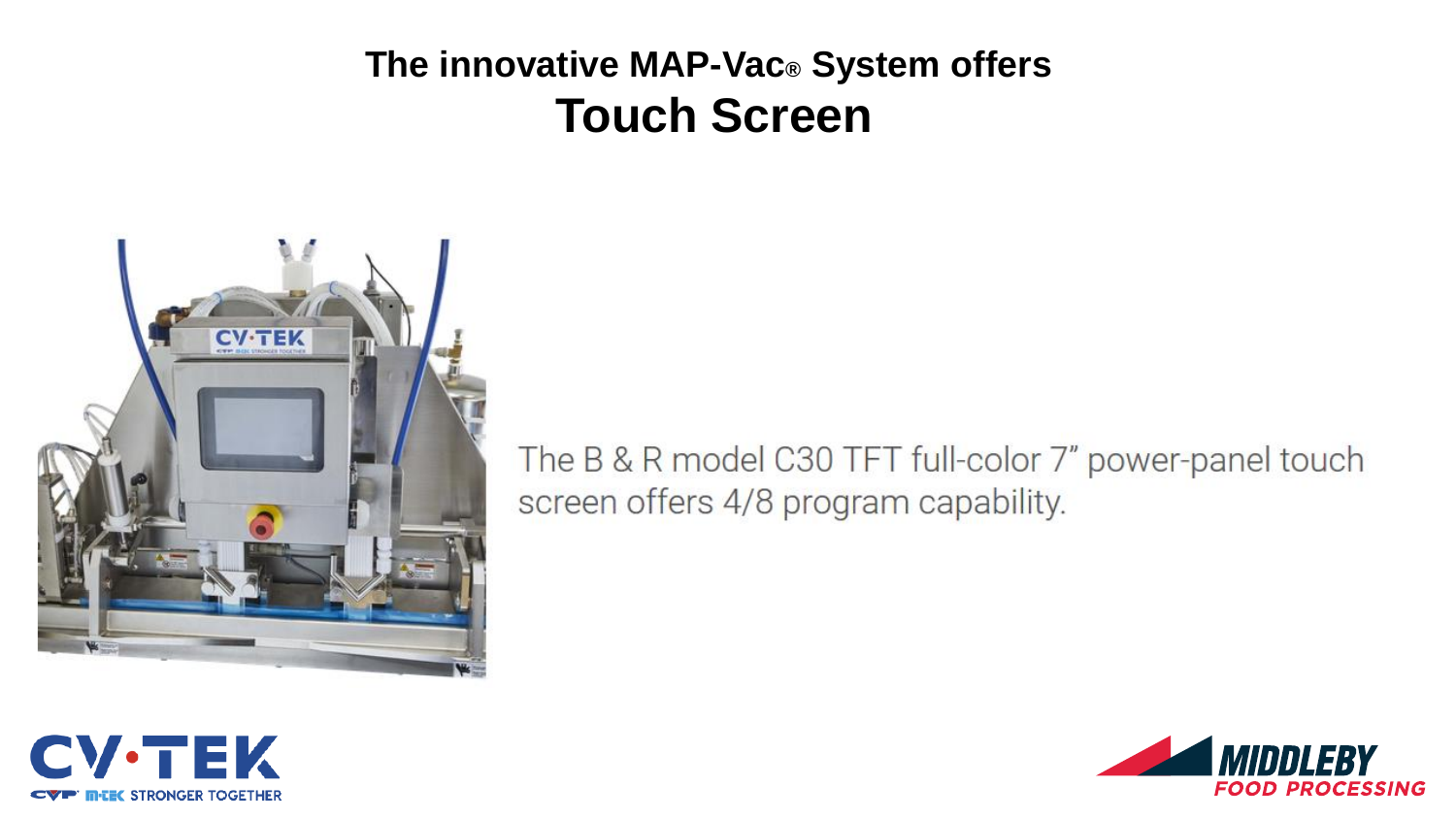## **The innovative MAP-Vac® System offers 2 hand safety control**



By pressing both cycle buttons simultaneously, the operator's hands are out of the way of the closing seal bar



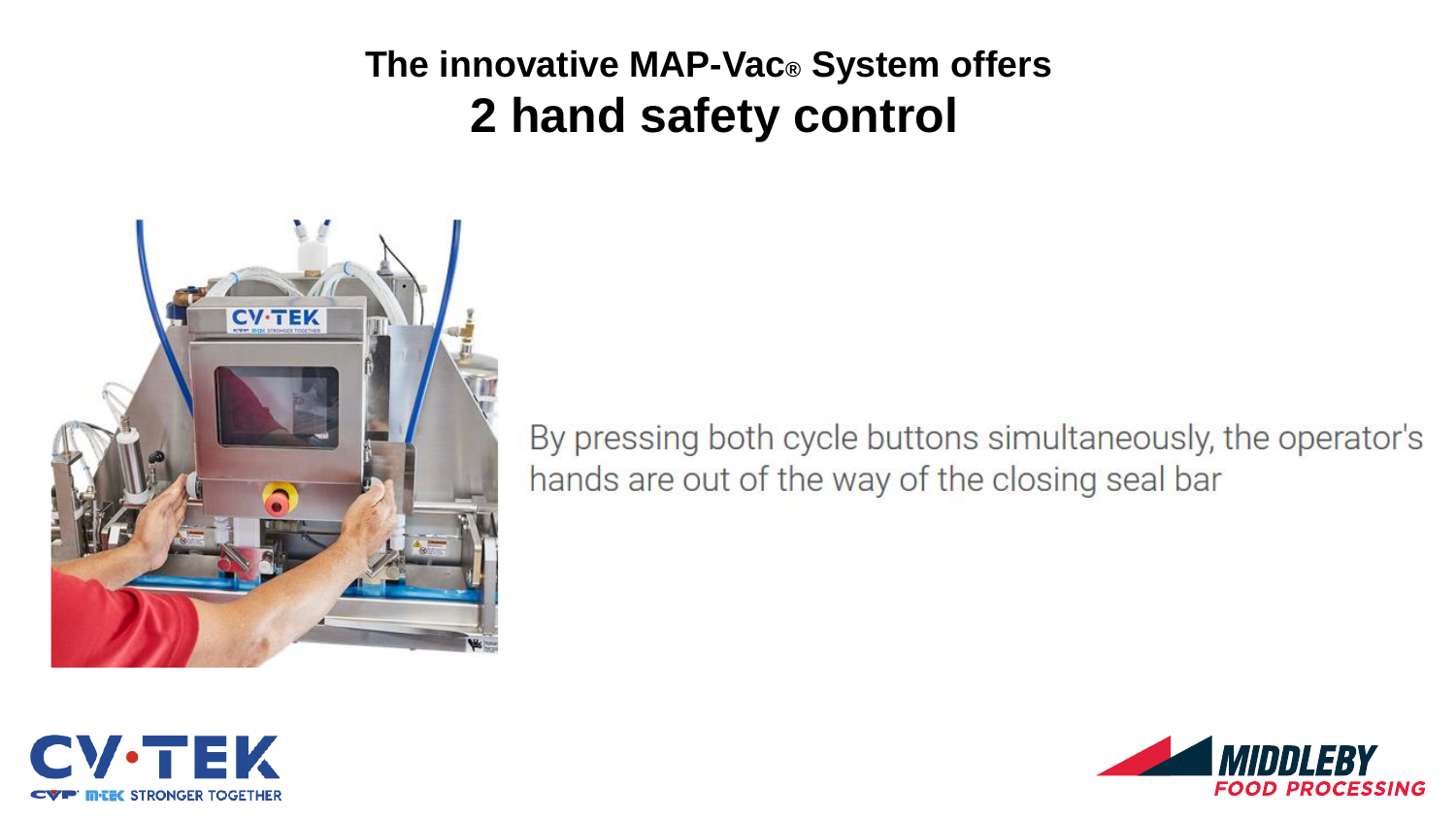### **The innovative MAP-Vac® System**

**Always ready for wash-down as we build to IP69 specifications assuring IP67 compliance**





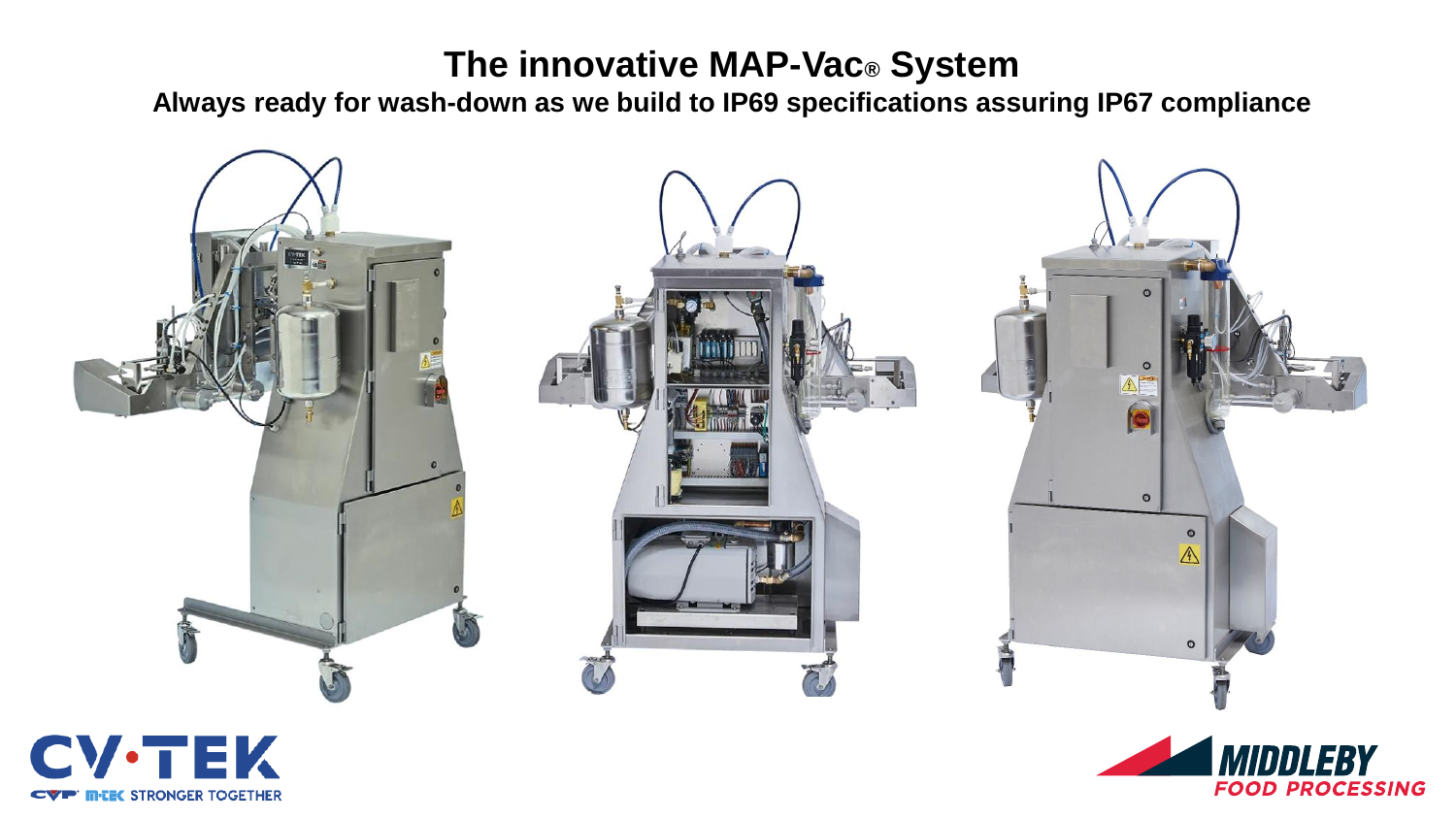**The innovative MAP-Vac® System**

# **Other Features and Options**

- **100% stainless steel and FSMA, FDA & USDA compliant, also optional 3A dairy grade**
- **Seal bars available include either 30", 54", and 62" lengths**
- **Electric vacuum pump or optional liquid ring or venturi**
- **Hot bar or impulse sealing**
- **Flexible Teflon probes reduce damage and extends life**
- **A variety of language options on our simple to understand controller**



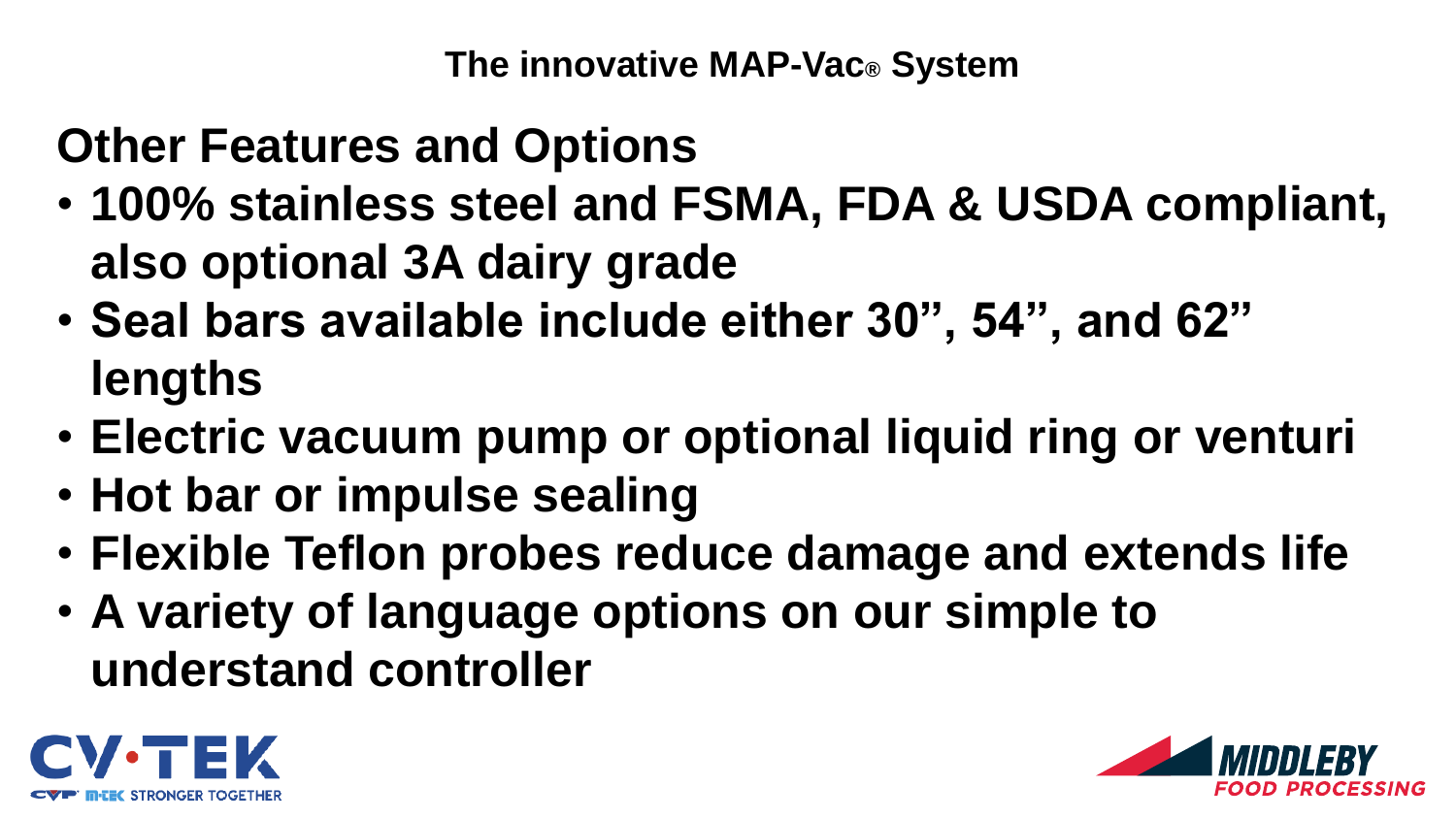**The innovative MAP-Vac® System**

**When you're ready for a Quote or need additional information please contact:**

# **Middleby Packaging Solutions, LLC / CV-Tek**

**1675 Todd Farm Drive** 

**Elgin, IL 60123 – USA**

**Phone: +1 847 741 3500**

**Email: [sales@cv-tek.com](mailto:sales@cv-tek.com)**

**[www.cv-tek.com](http://www.cv-tek.com/)**